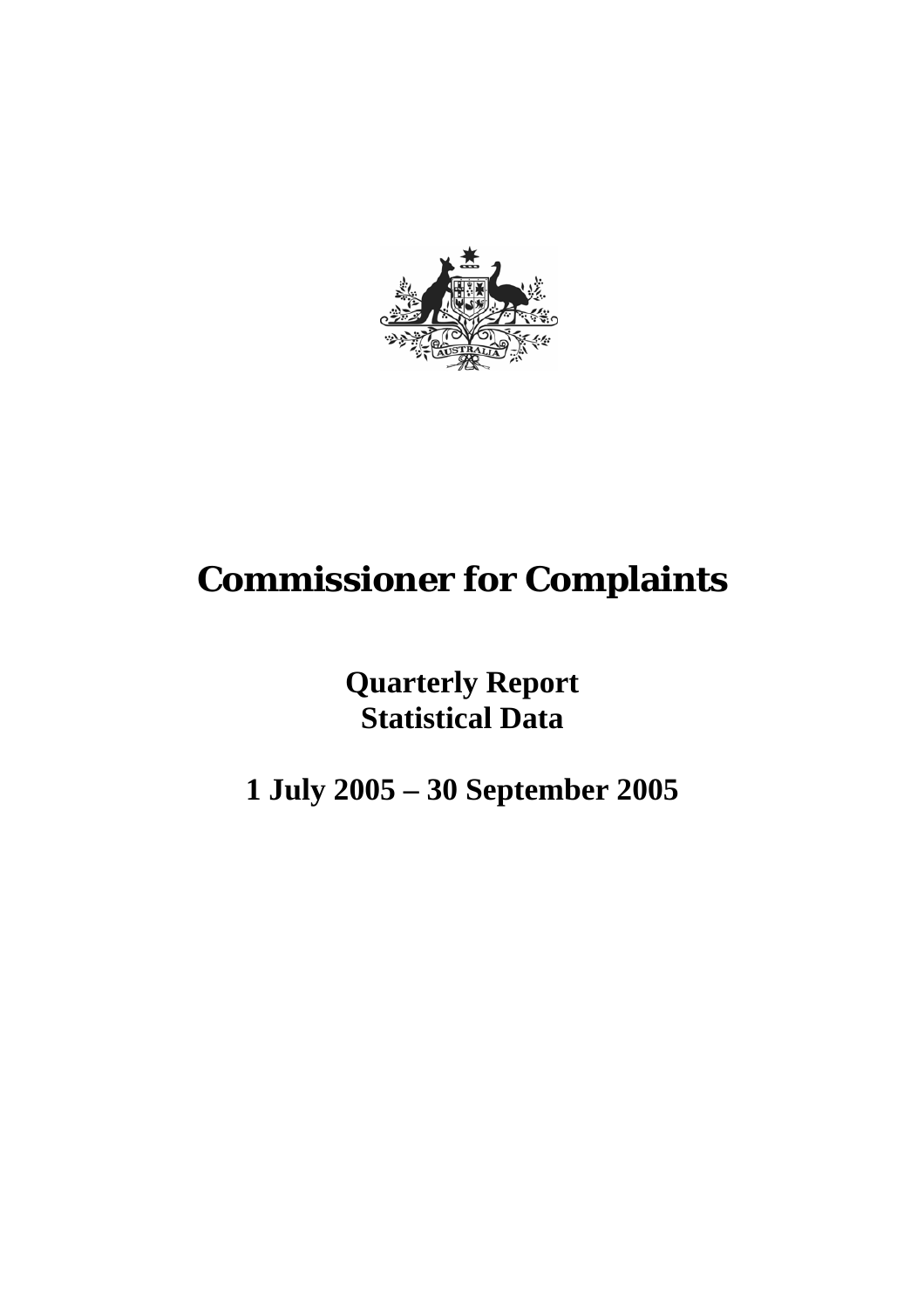# **Contents**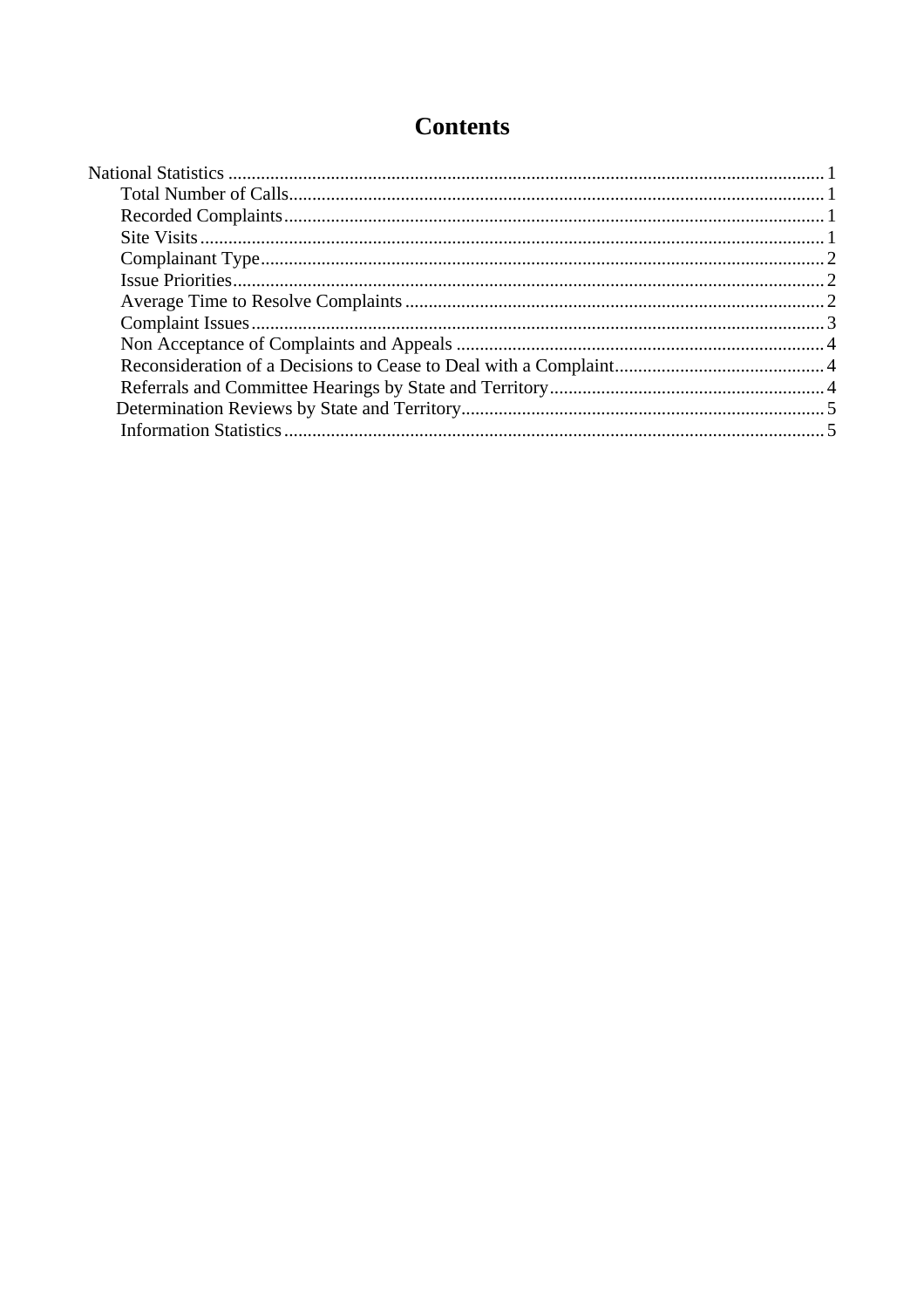# **National Statistics**

The statistical information for the following graphs is derived from various reporting elements of the CRS database.

# **Total Number of Calls**

During this reporting period the Scheme dealt with a total of 1,401 calls. The following figure shows the breakdown of calls recorded in each jurisdiction, that is the number of complaints and information calls, shown as a percentage of the total number of calls recorded nationally.



**Total Number of Calls by Jurisdiction**

Of the 1,401 calls recorded, 285 (20 per cent) were registered as complaints and 1116 (80 per cent) were registered as information calls.

# **Recorded Complaints**

The majority (94 per cent) of the 285 complaints recorded during the reporting period related to aged residential care services. Fifteen complaints (five per cent) related to Community Aged Care Packages (CACPs), two complaints related to flexible care services and one complaint was unspecified.

As in previous reports, the relatives of residents lodged the majority of complaints recorded nationally (71 per cent). Across Australia, care recipients lodged 14 per cent of complaints, staff four per cent and friends three per cent. One ex-staff member lodged a complaint and advocates lodged two per cent of complaints. Two per cent of complaints were registered as 'unknown' and a further four per cent of complainants were recorded as 'other'.

# **Site Visits**

During the reporting period the database records that officers undertook a total of 83 site visits either as part of the preliminary assessment or ongoing management of the issues raised.A total of 78 facilities were visited and issues relating to 80 individual complaints were discussed.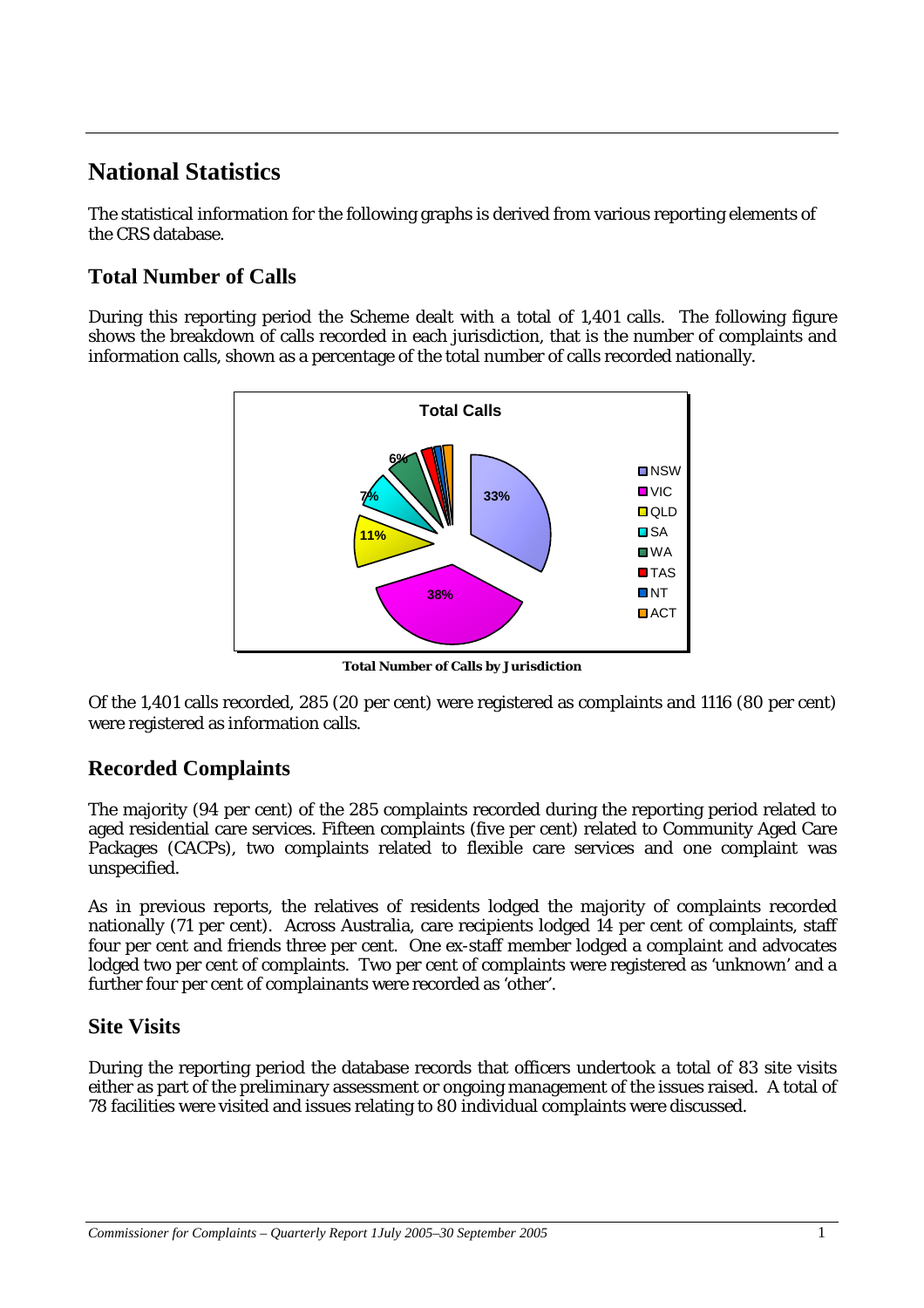# **Complainant Type**

Of the 285 complaints recorded nationally during the reporting period, 255 (89.5 per cent) were registered as open complaints, 26 (9 per cent) as confidential complaints and 4 (1.5 per cent) as anonymous complaints.



 **Complainant Type and Volume** 

# **Issue Priorities**

Complaint issues are assessed as either urgent or complex. During the reporting period staff prioritised 298 issues, of those, four issues were assessed as urgent. A further 294 issues were assessed as complex.

#### **Average Time to Resolve Complaints**

The database provides information regarding new cases both received and finalised within a period. During the quarter the Scheme finalised 99 cases that were lodged during the reporting period. The average number of days to finalise complaints received within the reporting period was 20.91 days. However, during the quarter the Scheme finalised a total of 175 complaints. The average number of days to finalise all complaints, including those lodged prior to 1 July 2005, was 51.67 days.

At the end of the reporting period the data show that, nationally, 18 per cent of cases were incomplete, 28 per cent were ongoing, 34 per cent had been finalised, six per cent were not accepted and 14 per cent had been withdrawn.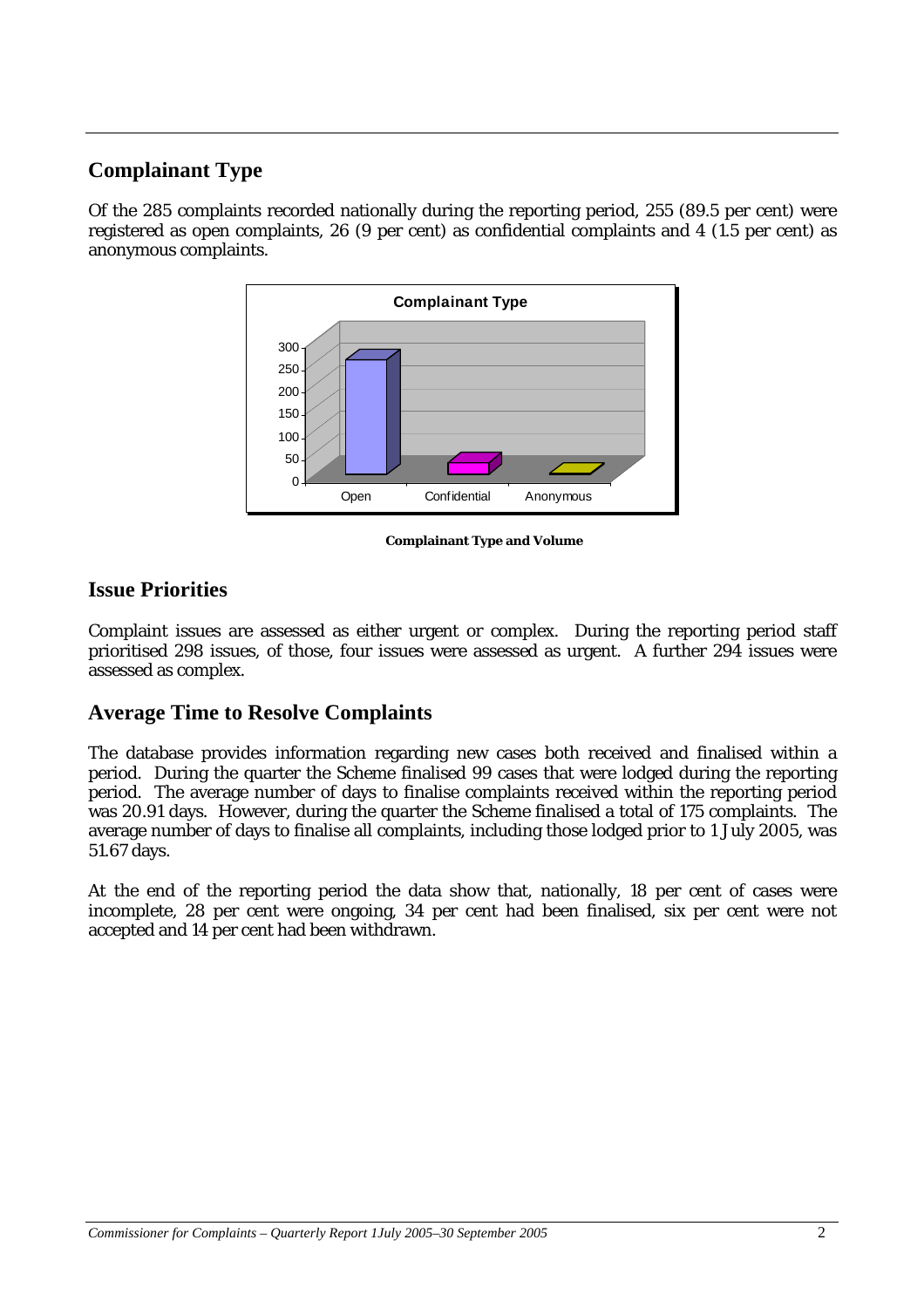

**Case Status: End of the reporting period** 

#### **Complaint Issues**

The Scheme uses 13 key words to record complaint issues. Officers apply one keyword to each separate issue and, wherever possible, are encouraged to create one issue per case. That is, choose the one keyword that outlines the principal concern underlying the issue and thereby the case. Second issues are created only if absolutely necessary and then, only if a different keyword is applied. The figure below shows the most frequently recorded complaint issues during this reporting quarter.



**Most frequently recorded complainant issues** 

The database identifies that only 255 issues were categorised for the 285 complaints recorded during the period. Complaints registered necessarily comprise at least one issue and, given the complexity of complaints, it is expected that the number of issues would exceed the number of complaints. As in most quarters, consultation & communication and health and personal care are the most frequent complaint issues. During this reporting quarter there has been an increase in the number of complaint issues relating to specified care & services and security of tenure.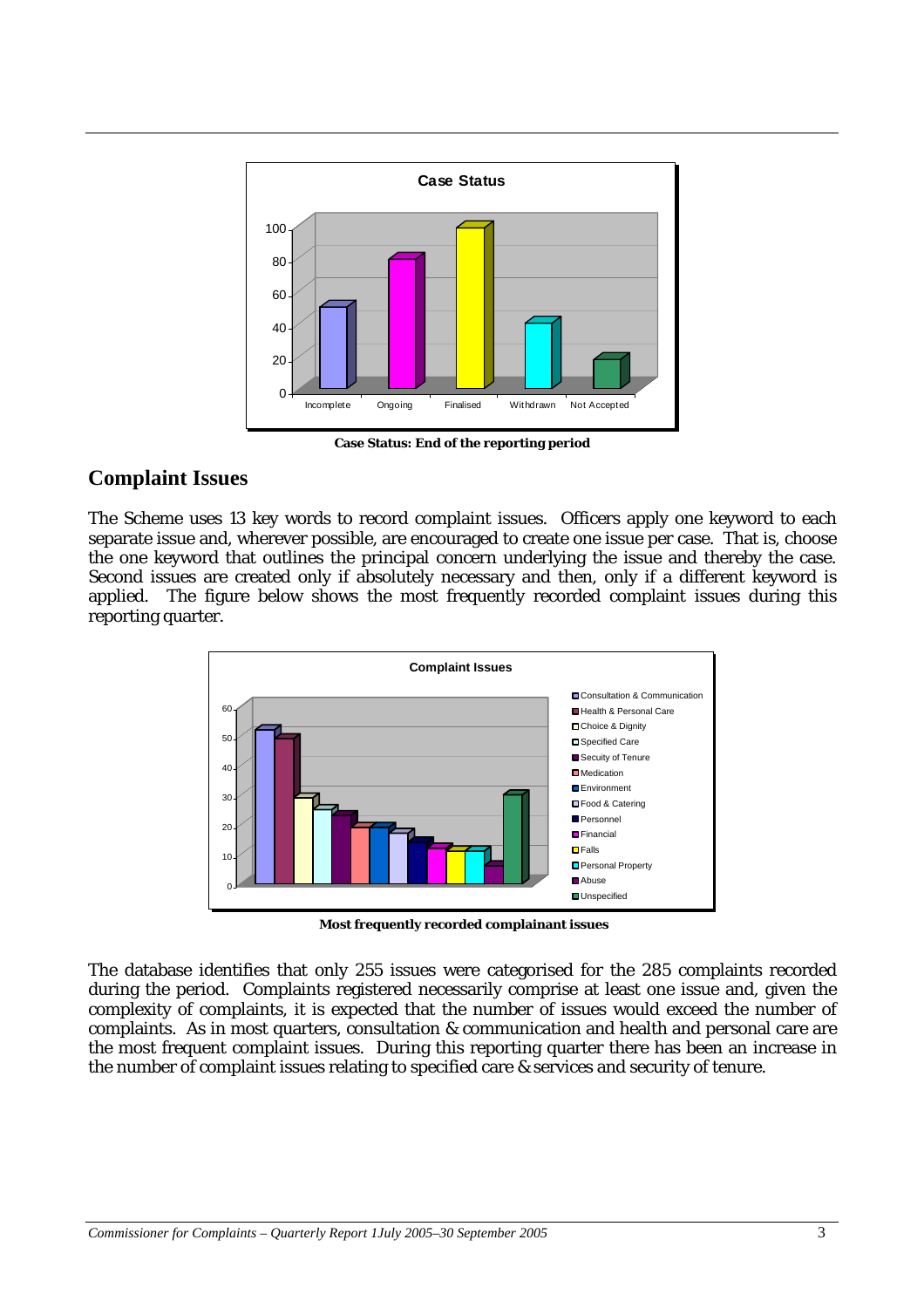#### **Non acceptance of Complaints and Appeals**

Based on *last status change* the database indicates that, across Australia, a total of 24 complaints were not accepted by the Scheme during the reporting period. Six of these complaints were received prior to 1 July 2005.

Eighteen complaints lodged during the reporting period were not accepted. Of those ten were not accepted in Victoria, three in South Australia and two in New South Wales. Three jurisdictions, Queensland, Northern Territory and the Australian Capital Territory did not accept one complaint.

During this quarter, the Commissioner for Complaints was asked to provide advice in relation to seven appeals against the non-acceptance of a complaint. This equates to 29 per cent of all non acceptances recorded during the period. Four appeals were lodged in Victoria (27 per cent of nonacceptances in this State). The Commissioner recommended that three of these decisions be confirmed and in the other matter recommended that the decision in relation to one issue be set aside and others be confirmed. Appeals were also lodged in relation to complaints in New South Wales, Western Australia and the Australian Capital Territory. The Commissioner recommended that these decisions be confirmed.



# **Reconsideration of a Decision to Cease Dealing with a Complaint**

One application for reconsideration of a decision to cease to deal with a complaint was received on the last day of the current reporting period and will be addressed at the beginning of the October-December 2005 quarter.

# **Referrals and Committee Hearings by State and Territory**

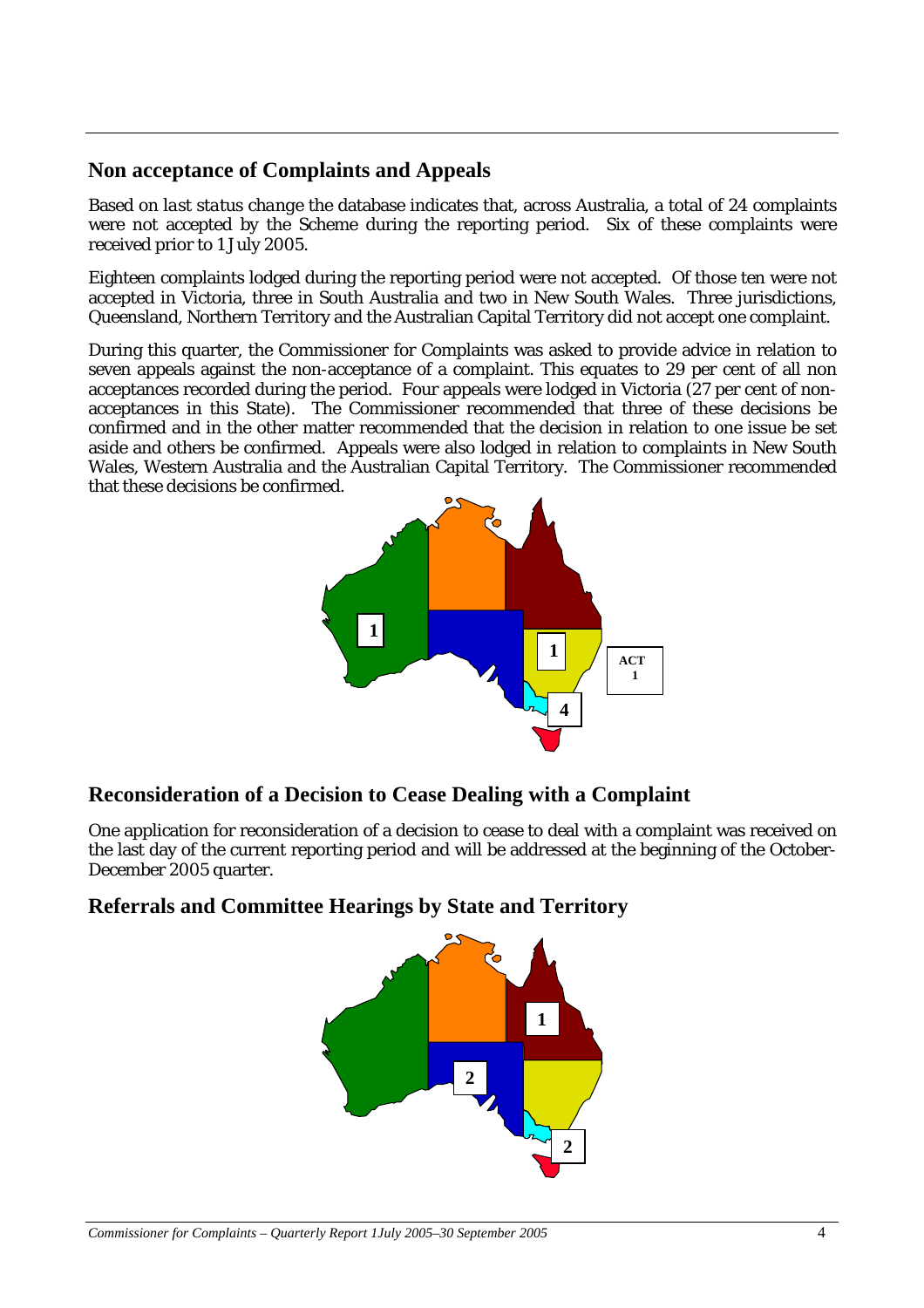During the reporting period five hearings were conducted. Three determinations were also finalised following hearings conducted during the previous quarter. A further four cases were referred for determination. The complaints involved a range of issues including security of tenure, medication management, clinical care, continence, falls management, personal hygiene, restricted access, behaviour management and call bell response times.

#### **Determination Reviews by State and Territory**

One determination was appealed during the period and the Review will be conducted at the beginning of the next quarter.



# **Information Statistics**

During the reporting period 80 per cent of the calls registered by the Scheme (1116) were recorded as information calls. All jurisdictions recorded a higher percentage of information calls when compared to the number of complaints registered. The following figure shows a percentage breakdown of the total number of information calls received during the period.



**Total number of information calls by jurisdiction** 

The majority of callers (74 per cent) were seeking general information. Twenty-six per cent of callers (293) sought information outside the jurisdiction of the Scheme.